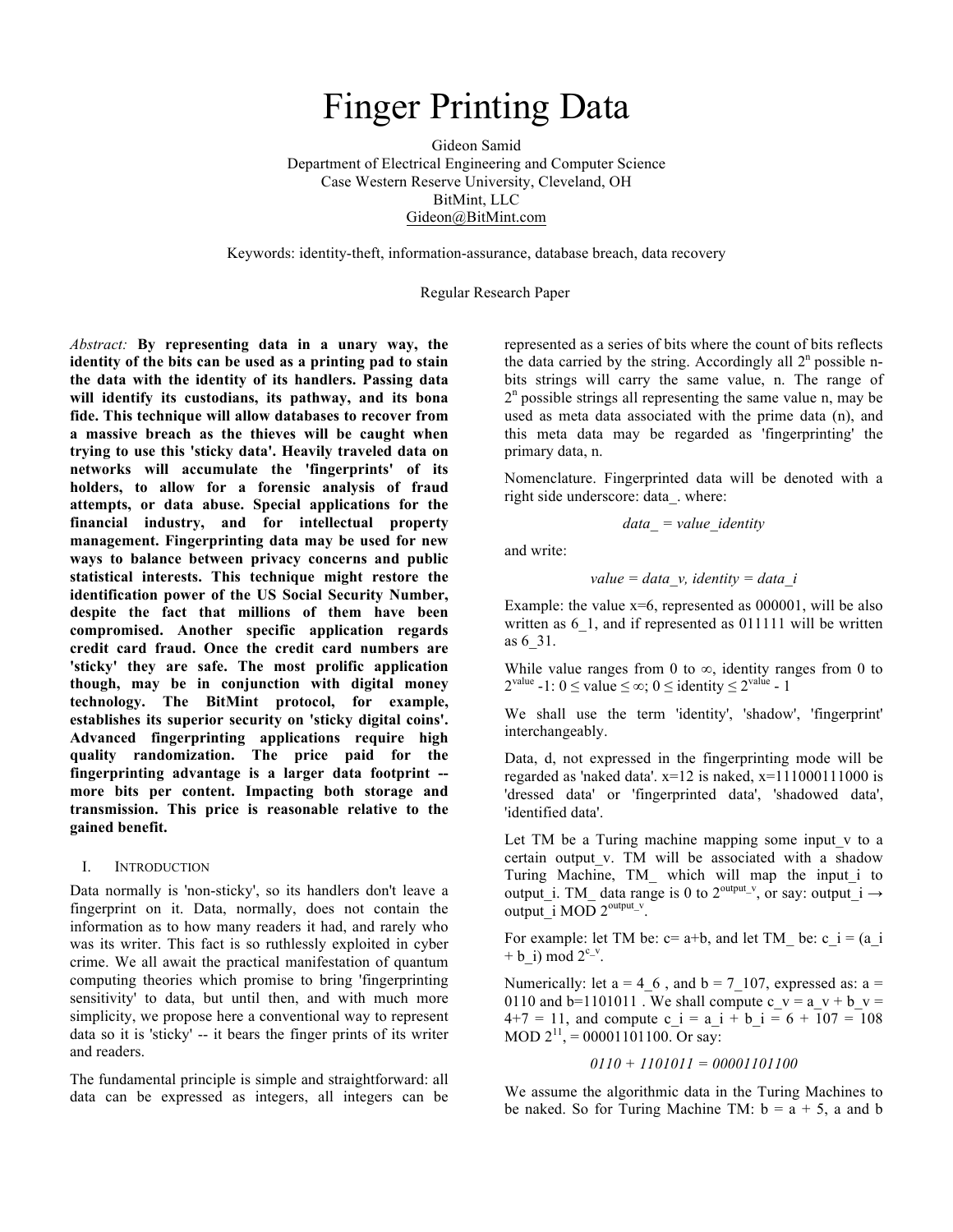may be 'shadowed' but the constant '5' will be naked. Hence TM may be defined as b i = (a i +325+  $\delta$ )/2, where  $\delta$ =1 for an even a i, and  $\delta=0$  otherwise. Hence for a=110 (a\_v=3, a\_i=6), we write: b\_v = a\_v + 5 = 3 + 5 = 8, and b\_i  $= 6 + 325 + 1 = 332 \text{ mod } 2^8 = 76$ . So we write:

## *01001100 = TM(110)*

Since fingerprinting applies to data, it will not affect algebraic signs, operational marks, or imaginary numbers notation. Say then that  $x = -4$  will be written as  $-0000$ , -0001, -0010,.... -1111, and *i*5, will be written as *i*00000, *i*00001,...*i*11111.

Irrational numbers cannot be 'fingerprinted' but they are never an output of a Turing Machine. Any rational approximation thereto will be written as a ratio of integers. Thus  $\pi$  may be approximated to 3.14, or 314/100.  $2^{0.5}$  may be approximated to 141/100 We assume the algorithmic data in the Turing Machines to be naked. So for Turing Machine TM:  $b = (a-7)^{0.5}$ , we may define the associated Turing Machine TM : b\_i =  $(a_i)^2$  mod  $2^{b_v}$ .

Hence for a=11010 (a\_v=5, a\_i =26), we have b\_v = ( a\_v - $(7)^{0.5} = i \cdot 2^{0.5}$ . where  $i = (-1)^{0.5}$ . The square root of 2 is computed by a Turing Machine with some finite resolution:  $2^{0.5}$  = g/h, where g and h are integers. TM will determine g\_i, and h\_i. Say g\_i =654321 mod  $2^{\underline{p}_y}$ , and h\_i = |a\_i - 50| mod  $2^{\underline{h}_y}$ . For economy of display we use a low resolution: 2  $m^{0.5} = 1.4 = 14/10$ . Namely g\_v = 14, h\_v= 10. We have then g i = 654321 mod  $2^{14} = 15345$ , and  $h_i = |26-50| = 24$ , and thus we write:

### *i \* 11101111110001/0000011000 = TM(11010)*

*Resolution:* It would appear that the shadow Turing Machines are limited by the MOD limitation, so that when the output of the corresponding Prime Turing Machine is a small integer value  $x \rightarrow 0$ , then the scope of the shadow machine, limited to  $2<sup>x</sup>$  will severely limit its operation. In fact this resolution limitation is readily overcome. For value output  $x < 1$ , a corresponding fraction  $x = y/z$  will allow one to use sufficiently large values so that  $2^y$ , and  $2^z$  will satisfy any desired resolution. For integer output x such that  $2^x$  is too small, the shadow Turing machine could use:  $x = y-z$ , and, like before use any desired size for y and z. We conclude then that the shadow Turing machines are as general in practice as a general Turing machine.

*Multiplication:* The simplest way to adjust resolution is by multiplication. Instead of reading the bit count as the represented data, one can carry the integer n by a bit string comprised of kn bits,  $k=1,2,...$  where k is a user's choice allowing for any desired resolution.

Count-to-Value Formula: Mapping bit count (n) to value (v) may be carried out via some choice formula, f:  $v = f(n)$ . For example:  $v = kn+b$ , which will expand on the multiplication option discussed above, and will add a base, b, to insure that the value of zero comes with a sufficient range of shadow values  $(2^b)$ .

*Complexity:* A shadow Turing Machine may issue a constant output y i, regardless of the input data. In this case the shadow Turing Machine (STM) will offer a fixed signature identifying the machine. It can compute its output  $y$  i based on the value x  $v$  of the input, or on the value  $x$  i of the input, or on both parts of the x data.

Basic machine tracking: We consider a Turing Machine  $TM_1$  and its shadow  $TM_{1}$ , and another Turing Machine  $TM_2$ , and its shadow Turing Machine TM<sub>2</sub>.

*cases:* 

Case I:  $TM_1 = TM_2$ ;  $TM_1 = TM_2$ 

in which case, upon examination of the input and the output, it will be impossible to determine whether  $TM_1$  or TM<sub>2</sub> processed the input.

Case II: TM<sub>1</sub> = TM<sub>2</sub>; TM<sub>1</sub>  $\neq$  TM<sub>2</sub>

In this case, an examination of both the input and the output will expose whether  $TM_1$ , or  $TM_2$  has processed the data. We have here a basic tracking procedure.

Case III: TM<sub>1</sub>  $\neq$  TM<sub>2</sub>; TM<sub>1</sub>  $\neq$  TM<sub>2</sub>

In this case, an examination of both input and output will identify which machine processed the data. However, examination of only the output data might, or might not determine which machine processed the data because there may be one possible input that would fit with the hypothesis that  $TM_1$  was working here, and another input corresponding to  $TM_2$ .

*The general Tracking Case:* Given a 'computing environment' comprised of t Turing Machines:  $TM_1, TM_2,...$ TM<sub>t</sub>, and their corresponding shadows: TM<sub>1</sub>, TM<sub>2</sub>, .....  $TM_t$ , given input x to this environment, and a corresponding output y. We shall define the notion of a 'computing sequence' as a data processing configuration leading from x to y. The configuration will identify input and output for all Turing Machines, any splits of data, and any combinations of data. A data item z may be split as input to two or more Turing Machines, and any Turing Machines may be operating on any number of input data items. We now ask what are the computing sequences that would satisfy this given set of parameters.

*{fingerprinting solutions} to satisfy*  ${TM_1, TM_2,... TM_b}$  $TM_1$ ,  $TM_2$ , .....  $TM_t$ ,  $x \, v, x \, i, y \, v, y \, i$  }

Every computing sequence that satisfies these terms will be regarded as a fingerprinting solution.

There may be no solutions to a set of parameters, one solution, or several.

The important observation here is that given a computation environment where there exists more than one computing sequence that would be compatible with a pair of inputoutput, as analyzed per the prime set of t Turing Machines  $(TM_1, TM_2,...TM_t)$ , with no knowledge of (or non existence) the corresponding t shadow Turing Machines,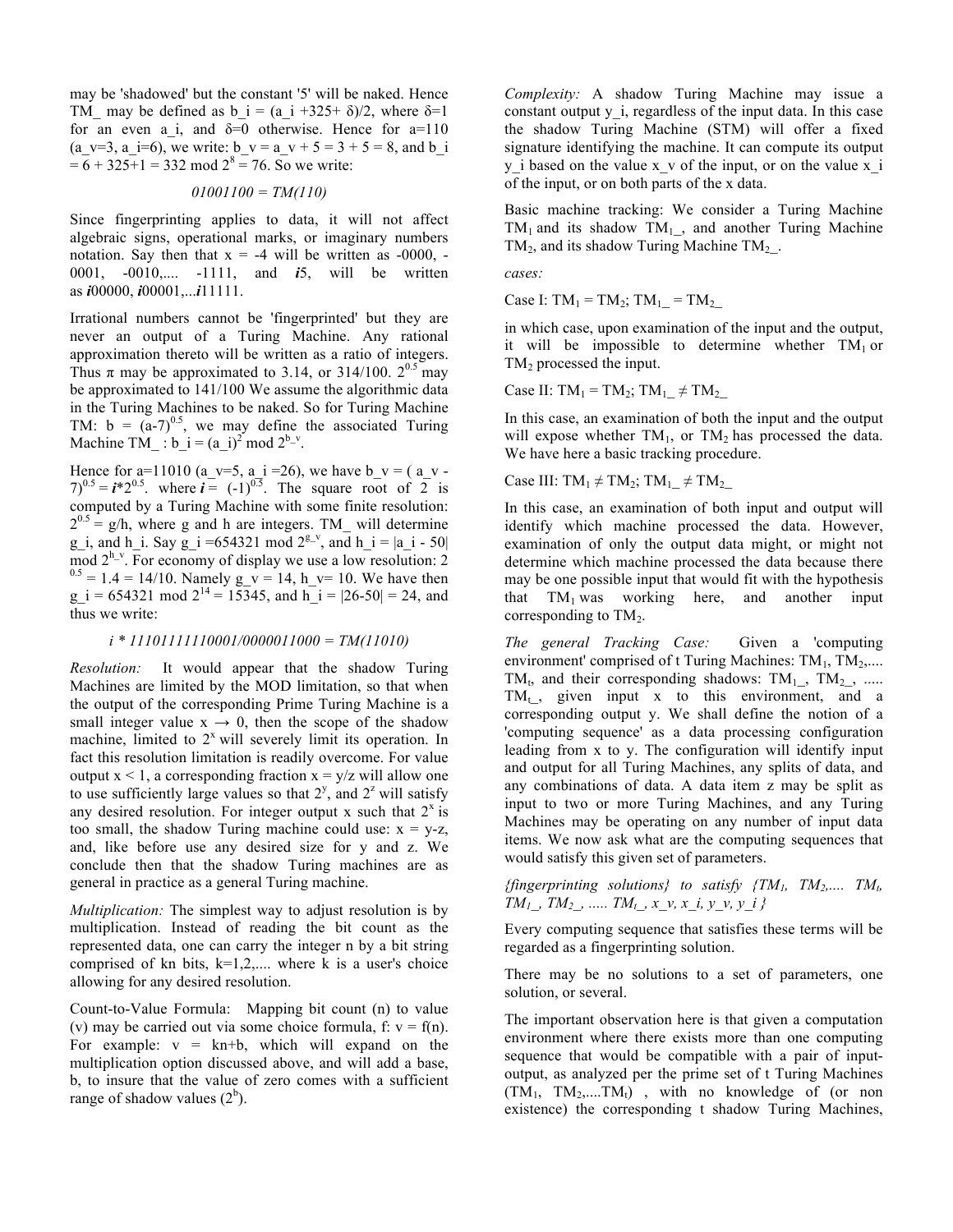then this equivocation can be eliminated via a proper set of Shadow Turing Machines that for sufficient amount of processed data all but one computing sequence will be eliminated. This is the fundamental tracking idea of the fingerprinting concept.

*The Fundamental Theorem of Data Fingerprinting:* Given a computing environment with t arbitrary Turing Machines, there exists a set to t corresponding Shadow Turing Machines that would eliminate any computing sequence equivocation which may arise, given the first set of t Turing Machines.

*Proof:* Consider two computing sequences, each taking a given input  $x \vee y$  to a given output  $y \vee y$ . The last Turing Machine in the first sequence is  $TM_1$ , and the last Turing Machine in the second sequence is  $TM_2$ . The first machine is activated with input  $x_1$ , v, and the second with input  $x_2$ , v. It may be that  $x_1$  v =  $x_2$  v, or that  $x_1$  v  $\neq$   $x_2$  v. But their output is the same:  $y_1$  i =  $y_2$  i. One will then set:

$$
y_l_i = TM_l(x_l, y_l, y_l) \neq y_2_i = TM_2(x_2, y_2, y_l)
$$

And thereby will eliminate this equivocation.

This procedure will continue over any two equivocated computing sequences. This may lead to a conflict where some Shadow Turing Machine i, which was adjusted once when it removed equivocation involving Turing Machine 1, has to change again to resolve an equivocation raised with respect to Turing Machine 2. Let the status of  $TM_i$  have originally been defined as function  $f_a$ , and to resolve the first conflict it changed to function  $f<sub>b</sub>$ . But  $f<sub>b</sub>$  is in conflict with another equivocation. This will only mean that  $TM_i$  will have to change to a function  $f_c$  which is  $f_c \neq f_b$ , and  $f_c \neq f_a$ . To insure that such a third function will be available, one has to insure that the resolution of the shadow functions is sufficiently large. We have seen that resolution can be adapted and increased at will. That means that no matter how many cases of double equivocation will be there, one will be able to construct a shadow Turing Machine that will eliminate all such equivocations.

This universal ability to eliminate any a two pathway equivocation can be applied step by step to eliminate any three-some, four-some or n-some equivocation, which proves the theorem.

*Lemma:* It is always possible to construct a set of Shadow Turing Machines that would reduce computing sequence equivocation to any desired degree. Proof: the proof of the fundamental theorem was constructed as elimination of equivocation pathways one at the time. One could simply stop such elimination when only some  $k > 1$  computing sequences remain.

This is quite an intuitive conclusion, which is of theoretical import, but of very little practical significance. From a computer engineering point of view, the question is how easy, how simple, how unburdensome is it to eliminate computing sequence equivocation with a set of Shadow Turing Machines.

The straight forward use of this fingerprinting is deterministic, as will be illustrated ahead. Apart from it, fingerprinting may be applied via randomization and modulation.

## *A. Value-Identity Separation*

Obviously a network data flow can be analyzed per the value of the flow items  $(x, y, y, y)$ , ignoring the shadows. Less obvious is the reverse, where one is tracking the flow through the shadow only, without being aware of the value.

We have indicated the general case where the value of a bit string, y v, is evaluated via some formula f with the bit count, b as argument:  $y_v = f(b)$ . If f is unknown, then knowledge of b alone does not indicate the corresponding value. This implies that one could analyze a network data flow by checking value and identity (shadow) simultaneously, or each of them separately.

The significance of this separation is in the fact that very commonly the people focused on the value part of the data are different than the people focusing on the identity part of the data. The value people don't wish to be burdened by the identity info, and those charged with forensic tasks to track data may not need to be exposed to the contents (the value) of the data they are tracking.

## II. RANDOMIZATION & MODULATION

The purpose of the shadow is to fingerprint data, not to carry specific data values. This important distinction may be readily exploited through randomization.

In a deterministic shadow environment the various computing machines will have to coordinate their shadow operation in order to insure the desired fingerprinting. This may be impractical in environments with a large number of computing machines. By contrast randomization allows for shadow operation without coordination.

*Uncoordinated Shadow Machines:* Let a computing environment be comprised of t Turing Machines  $TM_1$ ,  $TM_2, \ldots, TM_t$ . Let the corresponding shadow machines  $TM_{1}$ ,  $TM_{2}$ ,.....TM<sub>t</sub> each be fully randomized. Namely given the primary value y  $v_i$  j=1,2,...t, they will specify the identities of the  $|y\,y_i|$  bits in a "purely randomized way" (or close enough to it) and keep a record of  $y_i$ .

Even if all the t y v values are identical, for a sufficient bit size of the outputs, the chance for a collision can be set to be negligible. A collision here is a state where two Turing Machines will randomly select the same y i so that it would not be clear which one of them processed the data. We have here a situation where *probability calculus enables a computing environment to work without precoordination.* Suppose that the bit count of all the y\_v values is n=17. Let the computing environment be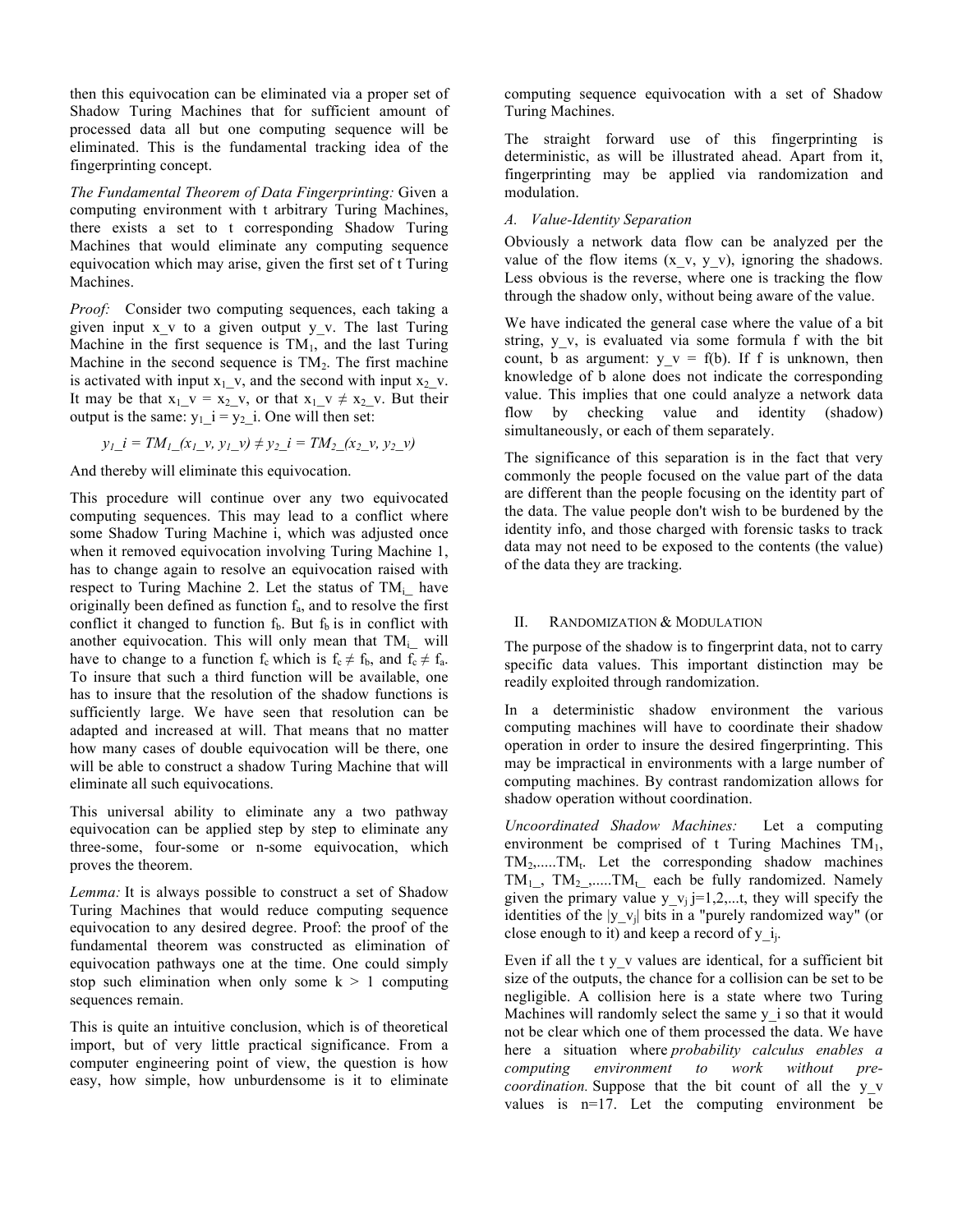comprised of t=1000 Turing Machines. The chance for a collision will then be:

Pr[shadow collision] = 
$$
1 - (1 - 2^n)^n = 1 - (1 - 2^{-17})^{1000} = 1\%
$$

And that probability vanishes for  $n > 17$ .

Alternatively the machines will use a standard mapping algorithm to create the base shadow for their output, and then randomly flip 50% (or close to it) of these bits. The same calculus applies, the chance for a collision can be made as small as desired.

Consider a reading situation involving t readers (t Turing Machines). Let an input x be distributed linearly among those readers, and the output is  $x \vee y = y \vee y$ . Using y i one will be able to identify the exact sequence of readers of this information given that every reader flipped about 50% of the incoming bits. It is straight forward to compute the chance for any pathway equivocation, and reduce it as necessary by increasing the bit count. In particular consider the process of authentication. A network user offers his account number, PIN, or even password to prove her credentials.

A host of powerful applications is being opened by adding modulation on such randomization.

## *A. modulation*

Consider a computing environment comprised of t readers, each applying a randomization strategy for shadow setting. The expected Hamming distance between any two arbitrary outputs y i<sub>k</sub>, y i<sub>i</sub>, is 0.5n, where n is the value of y  $v_i$  (let's say, they are all the same). Alternatively stated, the probability for a Hamming distance of H much smaller than n/2 is small:

## *Pr*<sub>collision</sub> $H \ll n/2$  $\rightarrow 0$  for for some t readers, for  $n \rightarrow \infty$

This fact implies that by flipping a sufficiently small number of bits in y i, one will not harm her ability to track which reader read y v recently. Such flipping is called modulation.

It implies that a y i may carry around secondary messages in the form of modulation.

Modulation will allow one to authenticate a prover without having a copy of the authentication data. It offers a capability similar to more common zero-knowledge protocols. Only that it does not resort to the algorithmic complexity used in those protocols (and their vulnerabilities). It is based on simple combinatorics.

### *B. Superposition of randomization over determination*

We have seen above that shadow randomization brings to bear specific advantages not present in a deterministic shadow formula. It bring about a much better resistance to hacking, and it opens the door for modulation. On the other hand a deterministic shadow sheds light on the inner working of the Turing Machine and allows for advanced forensic and tracking power of a given data flow. It is therefore of some advantage to combine the two varieties. One would associate a given Turing Machine with a deterministic shadow TM\_, and then superimposed on it with a randomized operation, marked as  $TM\rho$ . We write:

$$
y_i = TM\rho
$$
 (TM (x)) where  $y = TM(x, y)$ 

Accordingly every Turing Machine, TM, will be associated with two shadow machines: one deterministic TM\_, and one randomized TMρ\_

*Superposition Illustration***:**Let a Turing Machine TM be defined as y=x<sup>2</sup>-64, or say y\_v = (x\_v)<sup>2</sup>-64.

Let the associated deterministic Turing Machine TM\_ be defined as follows: (i) let  $y^* = 11(x_i)^2$  Let  $y'_i = {$ the  $y'_i$ leftmost bits of y<sup>\*</sup>, for y v  $\leq$  y<sup>\*</sup>, padding with zeros otherwise}.

Let the associated randomized Turing Machine, TMρ\_ be defined as follows: a seed based randomization apparatus will generate a pseudo-random sequence, R. The generated bits will be taken y v bits at a time, and associated by order to the bits in  $y^*$ . This will build a series of  $y^*$  bits, one after the other. Each bit in y\* will be associated with the sum of the corresponding bits in the series of y\* randomized bits. This process will stop when one of the bits in  $y^*$  is associated with a greater sum than all others. The "winning bit" will flipped. This will be repeated q time.

For example, let  $x=9$  written as 100111011, namely  $x_y=9$ , and  $x_i$  i = 315.

TM: 
$$
y_v = (x_v)^2 - 64 = 17
$$
.

TM :  $y^* = 11(x_i)^2 = 11^* 315^2 = 1,091,475 =$ 100001010011110010011binary. And y'\_i = 1000 0101 0011 1100 1 (the 17 rightmost bits in y\*)

Now we need to superimpose the randomized flipping: activating the randomizer, one gets the following first batch of  $|y| = 17$  bits: 1100 0001 0101 1111 0. There is no clear winner. So the next batch of 17 random bits is invoked: 0011 0001 1100 1011 1. Adding the bits:

|  | 1100 0001 0101 1111 0 |  |
|--|-----------------------|--|
|  | 0011 0001 1100 1011 1 |  |

---------------------------- 1111 0002 1201 2022 1

There are four bits scoring 2, no clear winner, so another batch is invoked:

|  | 1111 0002 1201 2022 1<br>0011 0011 0111 0100 1 |  |
|--|------------------------------------------------|--|
|  | . <u>.</u><br>1122 0013 1312 2111 1            |  |

There are 2 bits with a score of 3, so another batch is needed:

> 1122 0013 1312 2111 1 0111 0011 0011 1110 0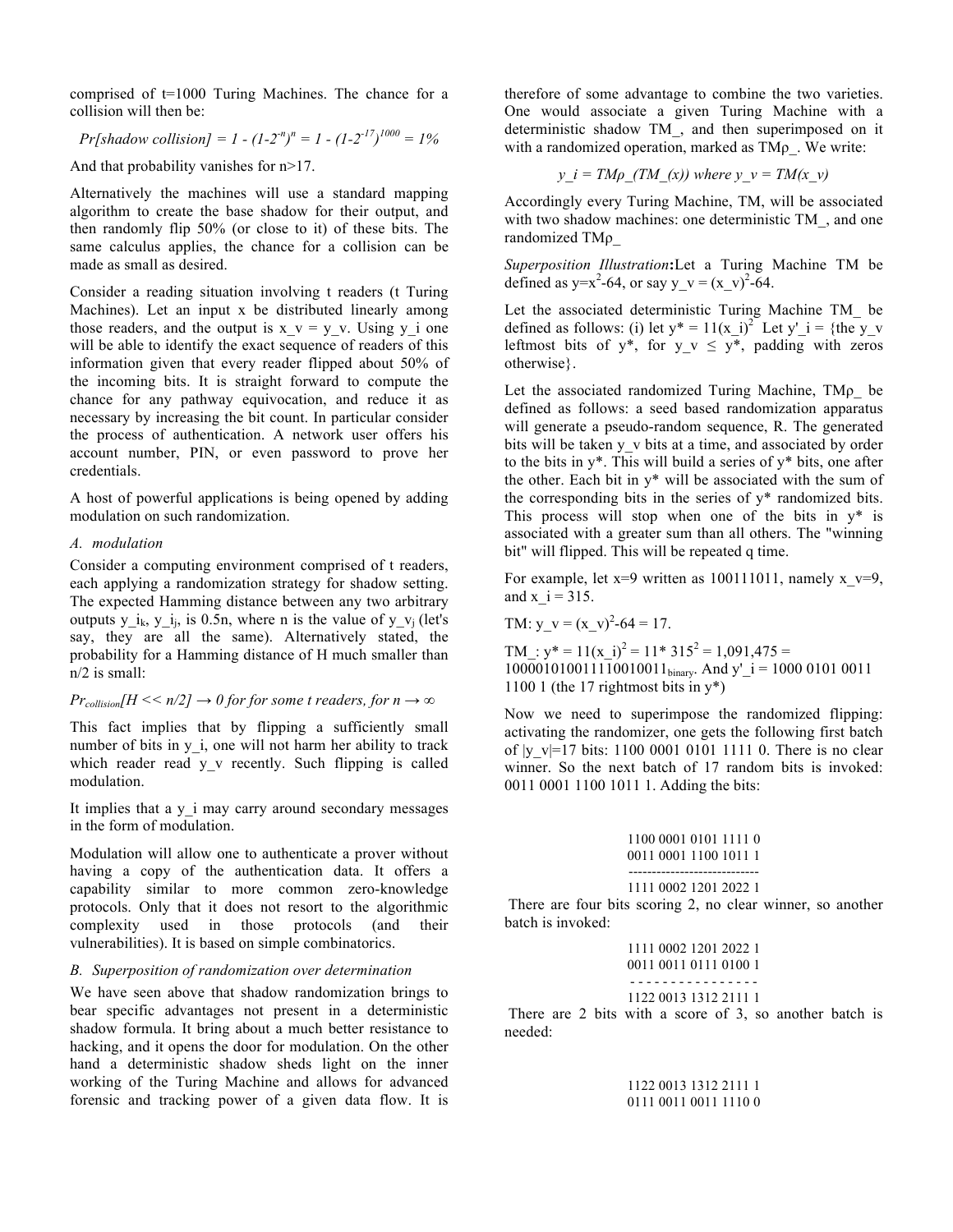#### - - - - - - - - - - - - - - - - 1233 0024 1323 3221 1

This time we have a winner, bit 8, counting from the left has a score of 4, more than all others. So bit 8 in y' i is flipped. If TMρ\_ prescribed only one bit to flip then the final superimposed output is:

## *y\_i = 1000 0100 0011 1100 1*

In summary: the illustrated node (Turing Machine) accepts: 100111011 as input, and generates: 1000 0100 0011 1100 1 as output.

#### III. FLIPGUARD: DATABASE PROTECTION

Databases holding private data of many users are a natural hacking target. Especially because users use the same private data in many databases. So a hacker can compromise the least protected database, and use the stolen data to fake credentials in many other databases. In the scope of so many databases today, there are bound to be some that are poorly protected and end up compromised.

By applying the fingerprinting technique, it is possible to distinguish between private users' data held by the user, and the same data held by the database. Such that if a database is compromised, and a hacker turns around to use the stolen data to falsely claim credentials then, not only would he not be admitted, but the database will readily realize that the submitted data marked with the database fingerprinting is evidence of the database being compromised. The latter is quite important because successful hackers hide their success for many months at times.

Here is how to carry out this fingerprinting protection of a database.

We consider a database serving a large number of users. The database holds private information for each user. Let X represent such private information of an arbitrary user of an arbitrary database. Let X be fingerprinted so that:

$$
X_{u\_}v = X_{b\_}v
$$
  
and  

$$
X_{u\_}i \neq X_{b\_}i
$$

where  $X_b$ , and  $X_u$  are the values of X held by the database and the user respectively. The non-equality between  $X_u$  i and  $X_b$ <sup>i</sup> is due to modulation.

This arrangement will allow the database to recognize an access applicant purporting to be the user with the X credentials. The recognition will be due to a minor difference in the bit compositions of the two values, consistent with the applied modulation. However, if the source of the credentials (X) is a successful hacking of the database, then the database will find:  $X_u$  i =  $X_b$  i, (no modulation present), and will be alert to this fact.

Of course, if a hacker compromised the user he would be able to pose as the bona fide user, using the user's fingerprint:  $X_u$  i, and be admitted. This FingerPrinting technique (code named FlipGuard) is designed solely to protect against a "wholesale" hacking risk, compromising the database. It provides no protection against "retail" hack, one user at a time.

This is the basic idea, which has to be well built to make it stick. We call it the randomization fingerprinting protection level 0. An ignorant database hacker, unaware of the fingerprinting will be readily caught. Albeit, it is unrealistic to assume that this technique can be applied in secret. One must assume that a hacker smart enough to break into a database will be smart enough to realize that fingerprinting is in force, and strive to break it too.

We shall therefore proceed with describing how to implement database protection against a the smartest hacker we can imagine. Before that we will describe hierarchical application of the database fingerprinting technique.

#### *A. Hierarchical Applications*

We consider a 'top database, B, and a secondary database B'. There are individuals who are logged as users both in B and in B'. A typical such user will use some private data X in both databases. For example: name, social security number, address, salary information, professional credentials, etc.

We assume that the top database, also called the issuer database, is practicing fingerprinting operation with its user, hence each user has its X data marked as  $X_v$  and  $X_i$ .

The issuer, B, can share its own version for each  $X$  ( $X&b$  v,  $X<sub>b</sub>$  i) with the secondary database, B', namely:

$$
X_b \nu = X_b' \nu
$$
  

$$
X_b \ i = X_b' \ i
$$

(b, and b' indices indicate the issuer database and the secondary database respectively). And in that case the secondary database will function with the same protection as the issuer database. This solution can be extended to any number m of secondary databases B'1, B'2,....B'm. The problem with this solution is that (i) if a compromise is detected, it is not clear which of the  $(m+1)$  databases was hacked, and (ii) the security of the most secure database is reduced to the security of the least secure database in the list.

An alternative strategy would be for the issuer database to pass on to the secondary database, a different shadow:

$$
X_{b\_}v = X_{b\_}'v
$$
  

$$
X_{u\_}i \neq X_{b\_}'i \neq X_{b\_}i
$$

And if there are several secondary databases, then each will be given a unique shadow. All the shadows will be randomized so that they would be able to admit a user while being immunized against a breach into their database. And should any database in the strategy become compromised, then upon any attempt to use the compromised X data, the system will spot it, and recognize which database was breached.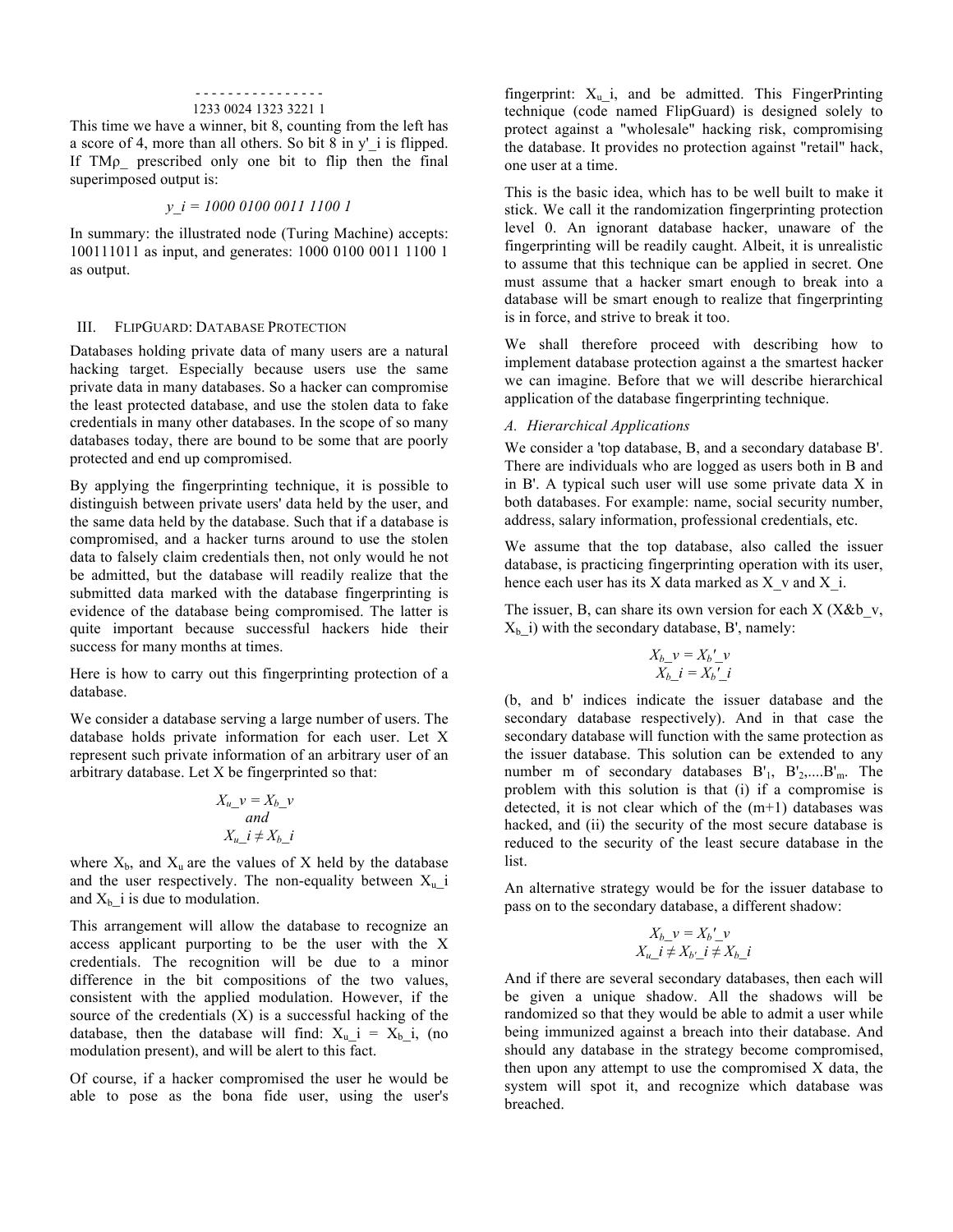#### *B. Advanced Finger Printing Protocol*

We consider a smart attacker who knows everything about the defense strategy except the actual values of the protected data. Such an attacker is assumed to have compromised the database. The attacker would know that the database shadow data is different than the user's shadow data and if he would try to log in, using the compromised X values, as copied from the database, then the database will not only not admit him, but will be alerted to the fact that the database was compromised. The attacker would further know that the database does not have the exact user shadow. It only knows that the user's shadow is similar to the database shadow. So all that the hacker has to do is to randomly affect some small changes in the stolen shadow data, and forward the altered data to gain access, and pass as the bona fide owner of that X data.

If the changes induced by the attacker are such that the database would consider the difference between the attacker offered data, and the database respective data, as 'normal, or 'acceptable' then the decision would be to admit the hacker, and the protection would fail. Note: similarity between strings is measured through the Hamming distance between them.

To counter this eventuality one could opt for a countermeasure strategy based on "off line repository". The idea here is make an exact copy of the user shadow  $(X_{u_i})$ , and remove this copy from the active database, safekeeping it on an external system where it will have to be handled manually, locally, totally un-accessible to any online command. When a hacker forwards stolen X data, reasonably modified, then the hacker will be admitted, but the database will retain a copy of the  $X$  i that was used to attain access, and every so often the database will take all the admitted users and compare their admission string to the one manually extracted from the off line repository. This comparison will readily reveal that the database was fooled by a hacker and would further disclose that a database was in effect compromised. That is because it is highly unlikely that the fraudster would have guessed a string of sufficient size n such that its Hamming distance from the copy held by the database would be so small.

This counter measure, designated as fingerprinting randomization level 1, will alert a database on a breach as often as the off-line repository is consulted, which may be too infrequent.

### IV. DETERMINISTIC APPLICATIONS

Let us now discuss some practical situations for which fingerprinting may be useful:

*Layered Application:* Data issued by a top source to a client may be used between the client and a secondary agent per the nominal value, and only with the top source per the nominal and shadow value. Thereby the data itself which is shared with several secondary agents may be stolen from

one of them, but that would not be enough for the thief to defraud the top source because the thief would not have the shadow information.

## *A. Who Done It? Who Read It?*

The simplest and most straightforward application of fingerprinting of data is to associate t value identical Turing Machines, each with a unique shadow Turing Machine. Namely set up a computing environment comprised of t Turing Machines such that:

$$
TM_{1} = TM_{2} = \dots T M_{t}
$$
  
and  

$$
TM_{i} \neq TM_{j} \text{ for } i \neq j \text{ i}, j = l, 2, \dots t
$$

For every input x to this computing set, one of the t Turing Machines will compute a corresponding  $y=f(x)$ , such that  $y_y_y = y_y_y = \dots$   $y_y_y$ , but  $y_x = y_y$  for  $k \neq j$  for  $k,j=1,2,...t$ . This configuration will allow one who knows the computing set to determine which of the t Turing Machines processed the input.

In the case where each of the t primary Turing Machines are neutral, this will turn into 'who read it?' case. Namely if for any i=1,2,...t y\_v<sub>i</sub> = x\_v, then this configuration will identify which Turing Machine read the input.

It will be easy to adjust the shadow Turing machines to handle the case where a given input x is read by some  $r \le t$ Turing Machines, the identity of which is readily ascertained. One simple way to accomplish this is to use any resolution extension discussed above to insure that y\_v is comprised of at least tn bits:  $y \thickspace v \geq nt$ , of some positive integer n, and define shadow Turing Machine, TM'<sub>i</sub> as flipping bits in+1, to in+n. By examining  $y$  i, one will readily determine which are the r Turing Machines that read the input data x.

Illustration let  $x=11001100110011001100$ , Let  $x$  v=  $(|x|-6)/2 = (24-6)/2 = 9$ ,  $x_v = 13421772$ . Let the computing environment be comprised of  $t=3$  Turing Machines TM<sub>1</sub>,  $TM_2$ ,  $TM_3$  which are all neutral, namely the corresponding outputs are:  $y_y - v_1 = y_y - v_2 = y_y - v_3 = x_y - v_1 = 9$ . The corresponding three shadow Turing Machines will be:  $TM_1$ = flip bits 1,2, TM<sub>2</sub>: flip bits 3,4, and TM<sub>3</sub>: flip bits 5,6.

Let's mark the 18 rightmost bits as R, so that we can write  $x=110011R$ . If the output will be  $000011R$ . The table below lists all the possible combinations regarding who read the input. If the output is not one of these 8 options then it will indicate some error, or an unidentified reader.

| v       | $TM-1$ | $TM-2$ | <b>TM-3</b> |
|---------|--------|--------|-------------|
| 110011R |        |        |             |
| 000011R | X      |        |             |
| 111111R |        | X      |             |
| 110000R |        |        | X           |
| 001111R | X      | X      |             |